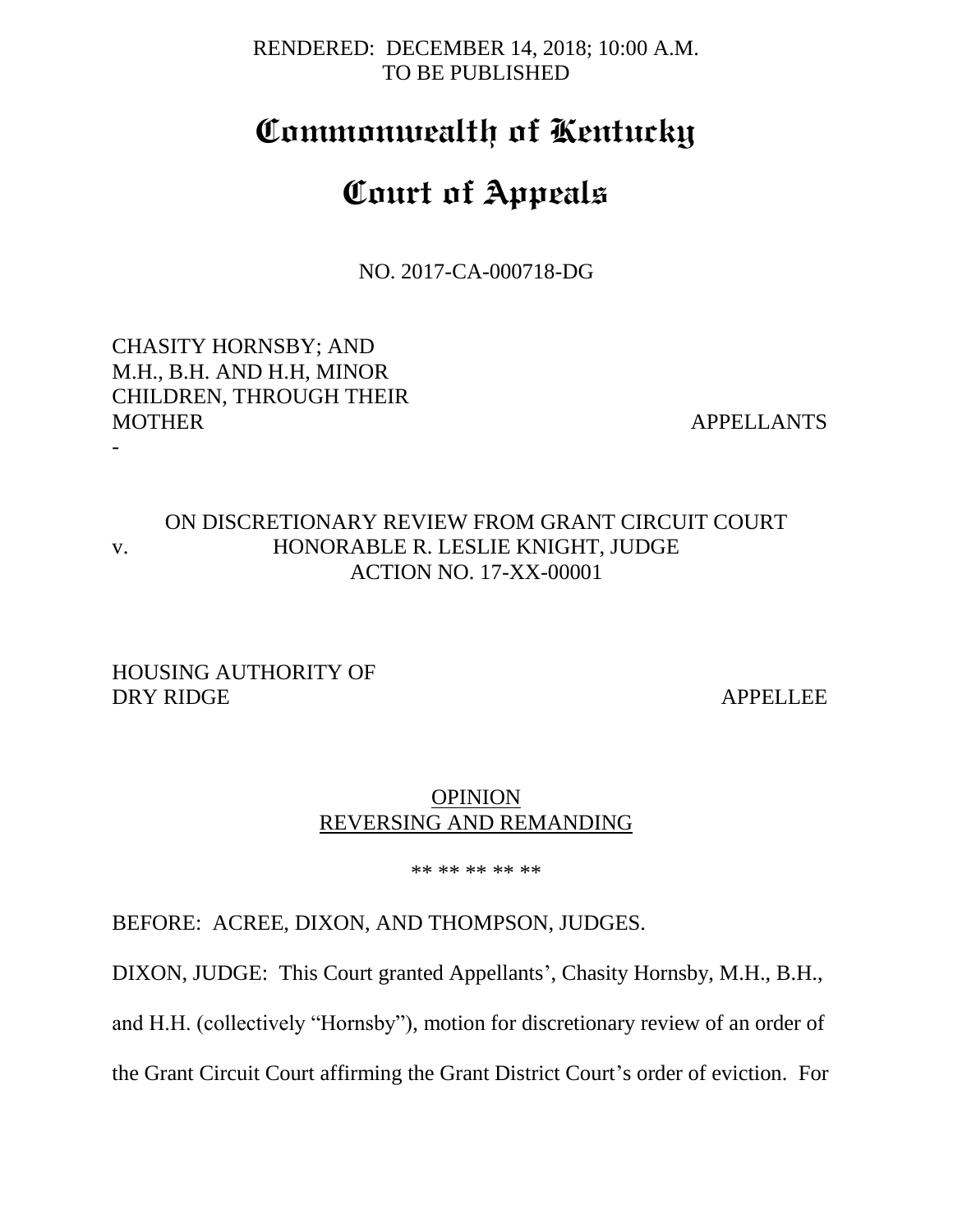the reasons set forth herein, we reverse the trial court and remand this matter for further proceedings.

On December 28, 2016, Appellee, the Dry Ridge Housing Authority, filed a forcible detainer complaint against Hornsby in the Grant District Court. The complaint made a number of allegations that Hornsby had breached her lease agreement. The complaint was prepared and signed by Dione Kinman, Executive Director of the Housing Authority.

On January 10, 2017, the district court held a forcible detainer hearing. Both Hornsby and Kinman appeared. At the beginning of the hearing, Hornsby requested that the action be dismissed because Kinman, who is not an attorney, was appearing for the Housing Authority.<sup>1</sup> Kinman responded, "we're a housing authority, we're allowed."<sup>2</sup> The district court denied Hornsby's request and the hearing proceeded. Kinman then testified and provided documentary evidence regarding the allegations in the complaint. In addition, two other housing authority employees testified, both corroborating the allegations contained in the complaint. At the close of the hearing, the district court found that Hornsby had violated the lease in multiple respects and entered a judgment granting the eviction.

 $\overline{a}$ 

<sup>&</sup>lt;sup>1</sup> The Housing Authority is adamant that it was not represented at the hearing and that Kinman was merely present on its behalf. We believe that the video belies such notion as Kinman explicitly stated at the beginning of the hearing, "I have two witnesses."

 $2$  Interestingly, at no point during the hearing did the district court inquire of Kinman as to who she was or in what capacity she was appearing for the Housing Authority.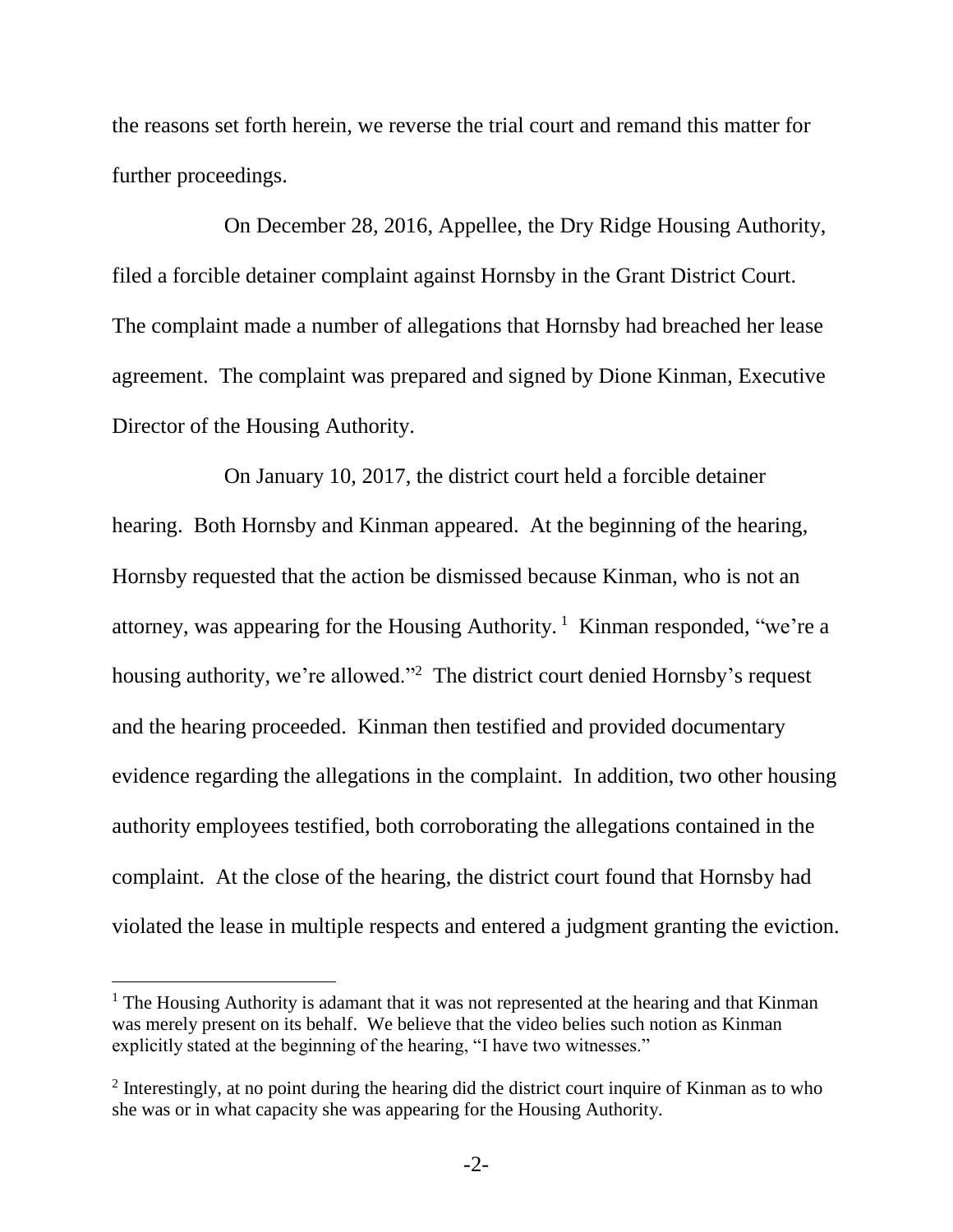On January 17, 2017, Hornsby filed a notice of appeal in the Grant Circuit Court. Hornsby thereafter filed a statement of appeal arguing that the district court's judgment should be vacated because Kinman engaged in the unauthorized practice of law by filing the forcible detainer complaint and representing the Housing Authority in her role as Executive Director despite not having a law license. The Housing Authority, through counsel, filed a counterstatement. On March 27, 2017, the circuit court entered an order affirming the district court. Therein, the circuit court found that "KRS 80.050 specifically vests the power to 'sue and be sued' to the . . . housing authority. Therefore, Dione Kinman was not engaged in the unauthorized practice of law." The circuit court also affirmed the district court on other grounds not challenged herein. Hornsby then filed a motion for discretionary review in this Court, which was granted by order entered September 25, 2017.

We note that during pendency of the appellate process, Hornsby vacated the premises. Arguably, the issue presented herein could be regarded as moot and, in fact, the Housing Authority filed a motion in this Court to dismiss on such grounds. Nonetheless, we are persuaded by the language of our Supreme Court's recent opinion in *Shinkle v. Turner*,

> As we noted in *Morgan v. Getter*, "The general rule is . . . that 'where, pending an appeal, an event occurs which makes a determination of the question unnecessary or which would render the judgment that might be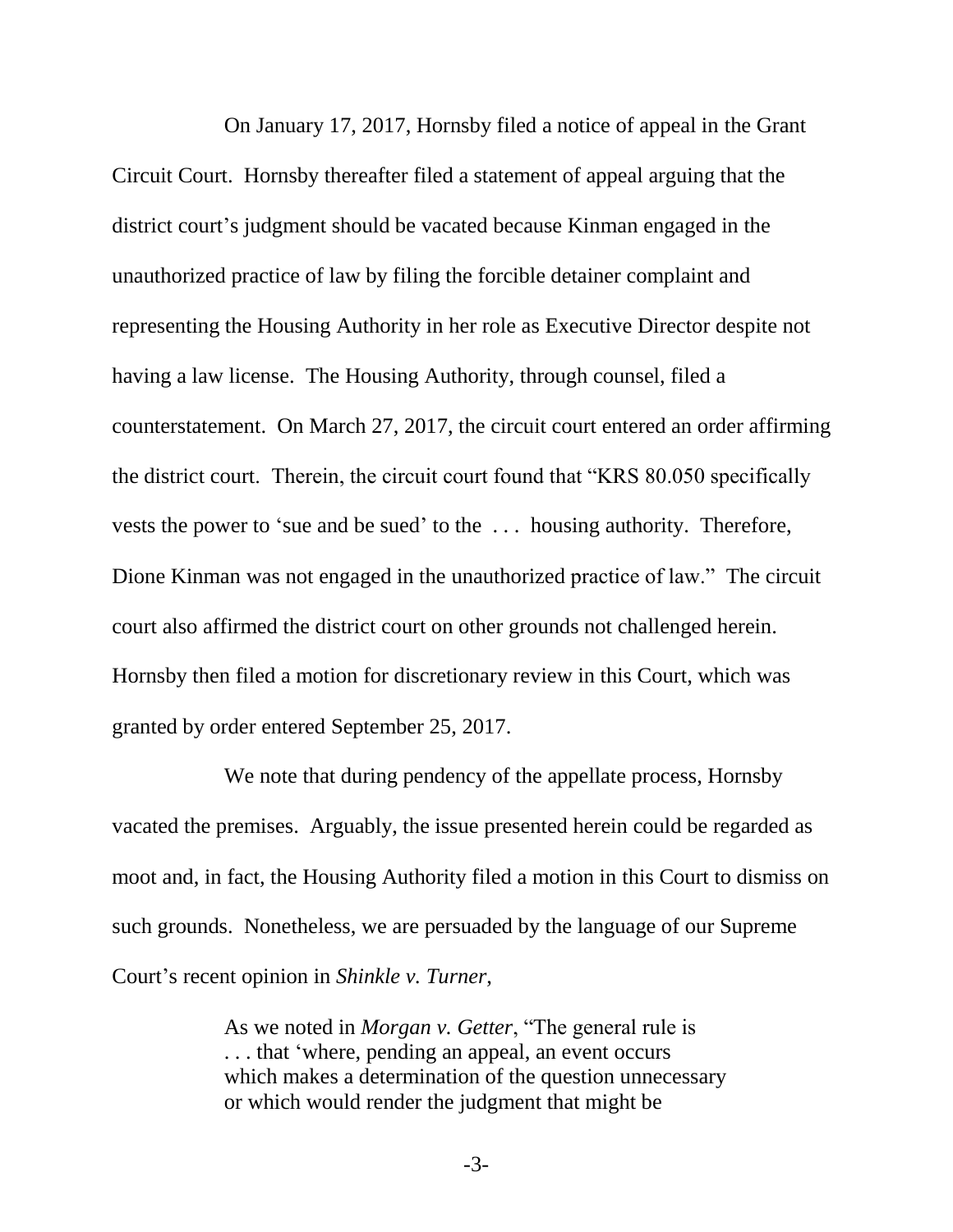pronounced ineffectual, the appeal should be dismissed.'" 441 S.W.3d 94, 99 (Ky. 2014) (citations omitted). As methodically explained in *Morgan*, we recognize and may apply a "public interest" exception to that general rule when the following three elements are present: (1) a question of law that is of a public nature; (2) a need for an authoritative determination for the future guidance of public officers; and (3) a likelihood of future recurrence of the question. *Id.* at 102.

 All three of those are elements present in this matter. First, the proper and efficient application of the law pertaining to the special statutory proceeding for forcible entry and detainer is a matter of public interest. . . . Second, the statutory process for the adjudication of forcible entry and detainer cases is difficult to apply in the modem court system. The dearth of reported appellate opinions addressing those difficulties leaves our district courts to improvise on their own with little guidance from the appellate courts, leading to inconsistent application of the same statutory standards. Third, the factual situation presented by this case is a recurrent event in modern life that very often arises under circumstances in which appellate review is highly unlikely. Consequently, we are satisfied that all three elements of the "public interest" exception to the mootness doctrine are present here, and our duty lies in resolving the issue for the benefit of those whose lives and property are affected by it.

496 S.W.3d 418, 420-21 (Ky. 2016).

*Shinkle* concerned the general statutory scheme governing forcible

detainer actions set forth in KRS 383.200-.285. However, we believe that the issue

of whether a housing authority's executive director can act as the legal

representative in a forcible detainer action also satisfies the elements of the "public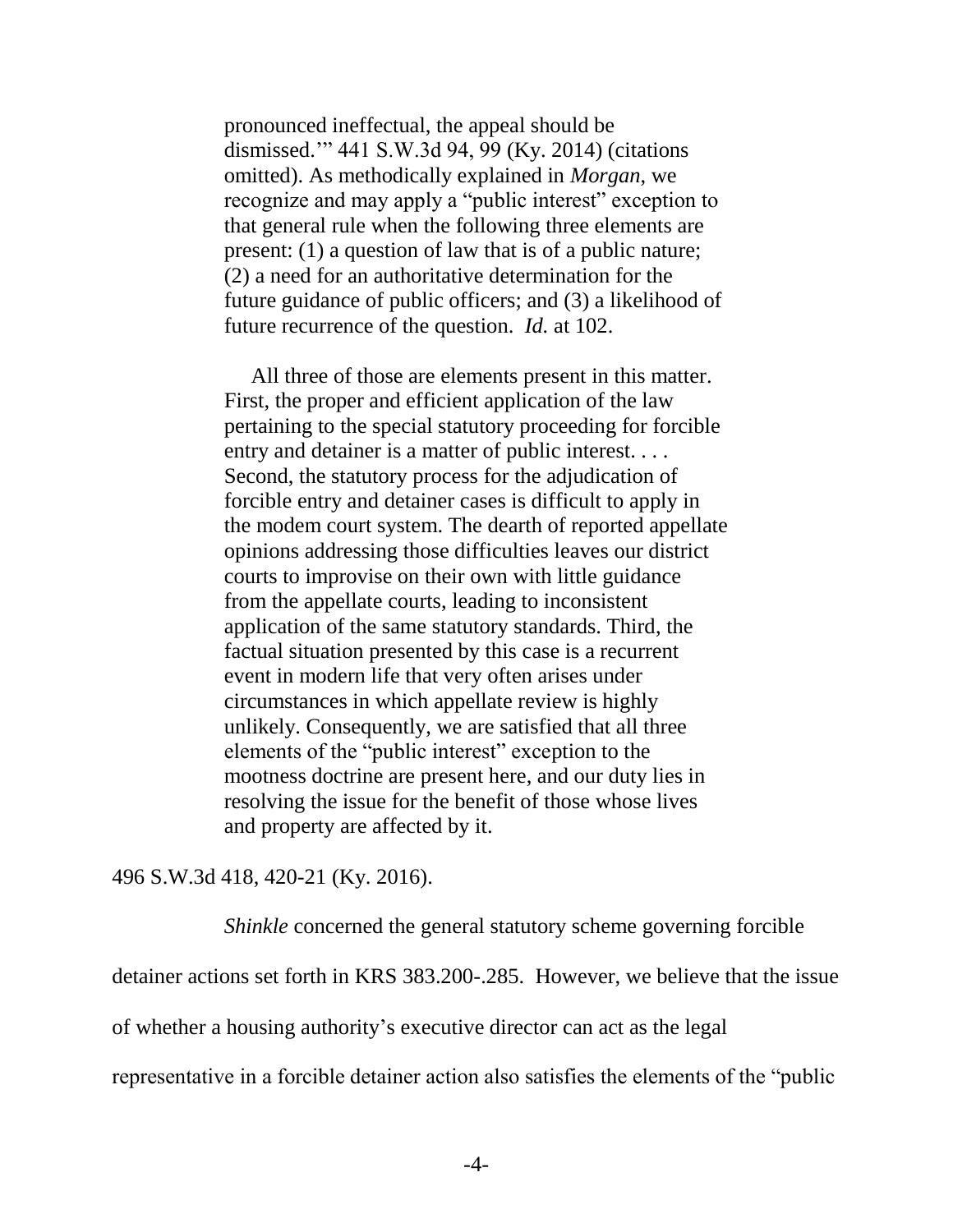interest" exception to the mootness doctrine and thus, "our duty lies in resolving the issue for the benefit of those whose lives and property are affected by it." *Id.* at 421.

Hornsby argues in this Court that Kinman's filing of the forcible detainer complaint and appearance in the district court on behalf of the Housing Authority constituted the unauthorized practice of law. Hornsby contends that, contrary to the circuit court's determination, simply because a housing authority has the power "to sue and be sued" does not mean that a non-attorney can represent that housing authority in a legal capacity. We agree.

Kentucky Supreme Court Rule 3.020 provides as follows:

The practice of law is any service rendered involving legal knowledge or legal advice, whether of representation, counsel or advocacy in or out of court, rendered in respect to the rights, duties, obligations, liabilities, or business relations of one requiring the services. But nothing herein shall prevent any natural person not holding himself out as a practicing attorney from drawing any instrument to which he is a party without consideration unto himself therefor. An appearance in the small claims division of the district court by a person who is an officer of or who is regularly employed in a managerial capacity by a corporation or partnership which is a party to the litigation in which the appearance is made shall not be considered as unauthorized practice of law.

Regarding the unauthorized practice of law, Kentucky's highest Court in *Frazee v.* 

*Citizens Fidelity Bank & Trust Co.*, noted,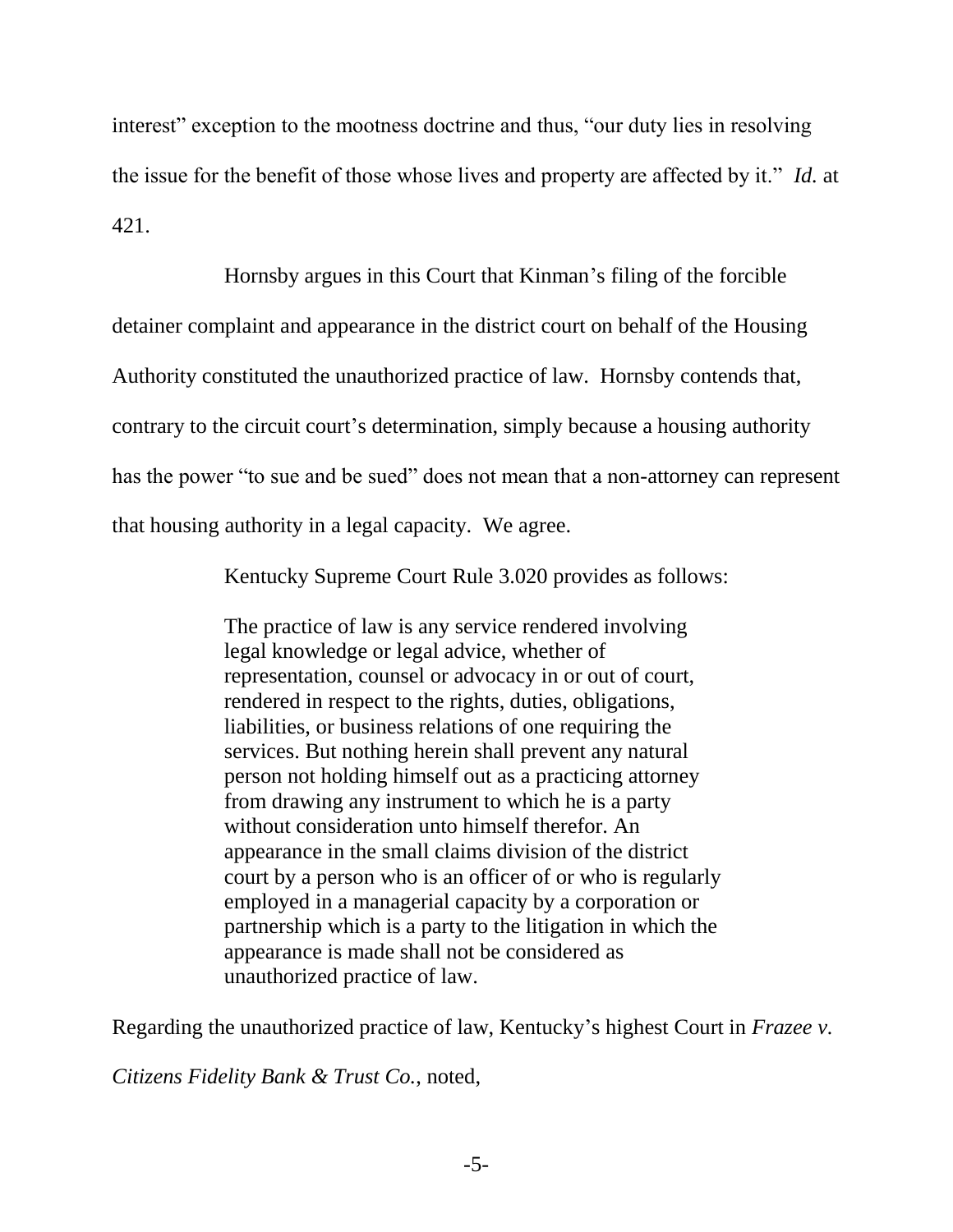The basic consideration in suits involving unauthorized practice of law is the public interest. Public interest dictates that the judiciary protect the public from the incompetent, the untrained, and the unscrupulous in the practice of law. Only persons who meet the educational and character requirements of this Court and who, by virtue of admission to the Bar, are officers of the Court and subject to discipline thereby, may practice law. The sole exception is the person acting in his own behalf.

393 S.W.2d 778, 782 (Ky. 1965).

Our Supreme Court has also observed that "[t]he rules governing the practice of law in this Commonwealth clearly provide that pleadings, motions, and other papers, including motions for discretionary review, are to be signed by the *party* or his *attorney* of record." *Brey v. Commonwealth*, 917 S.W.2d 558 (Ky. 1996) (emphasis in original).

Over twenty years ago, the Kentucky Bar Association issued an Unauthorized Practice of Law Opinion, KBA U-38 (May 1983), which was formally adopted as an advisory opinion under SCR 3.530, wherein the question proffered was: "May the manager of rental real estate, who is not [a] lawyer and does not own the real estate, prepare and file a writ of forcible detainer without engaging in the unauthorized practice of law?" In answering the question in the negative, the KBA stated,

> Since the manager of rental property is better situated to know when eviction is appropriate than any other person, and eviction involves his business expertise, some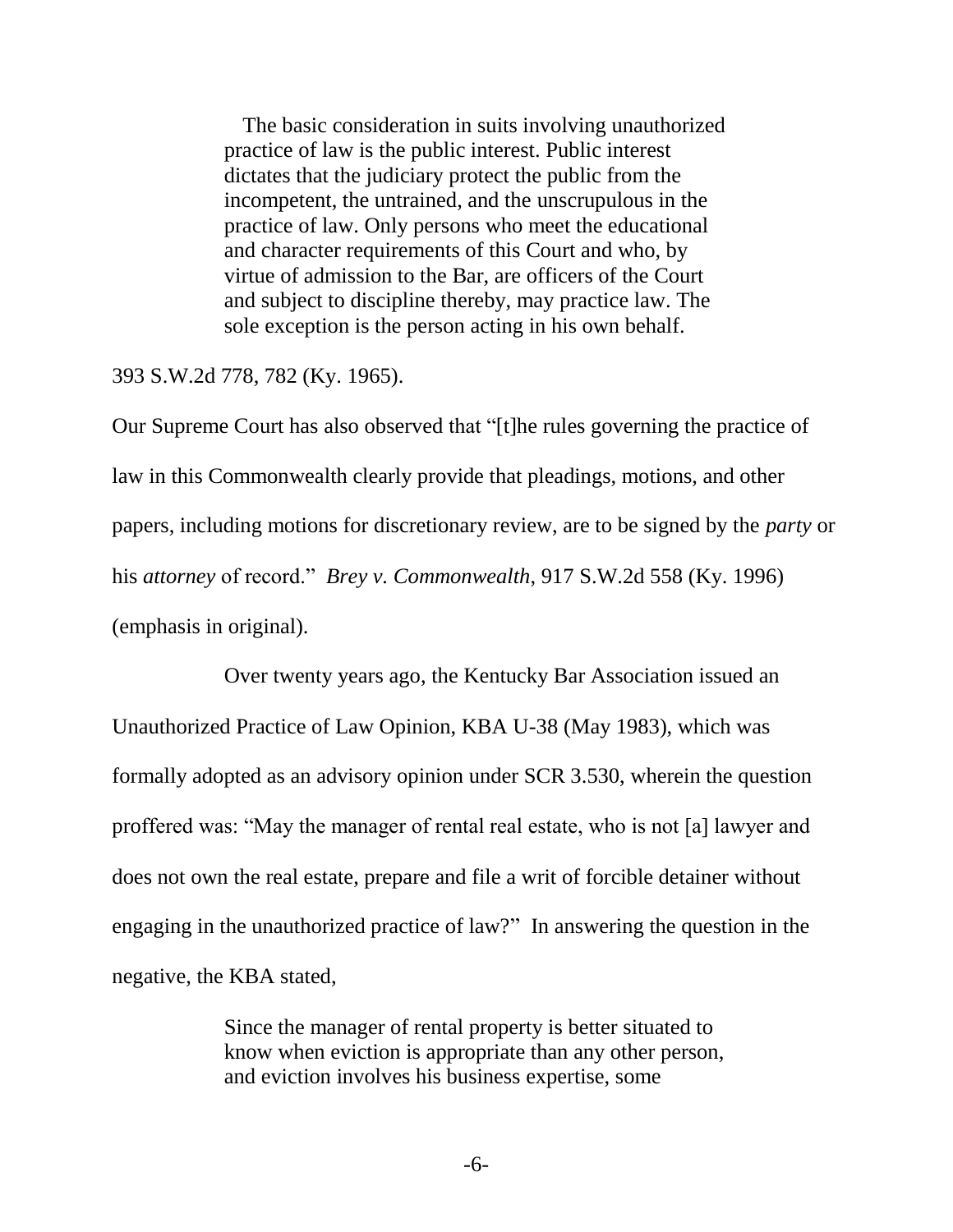flexibility should be accorded in defining "unauthorized practice" as it relates to him.

But the application to the District Court for writ of forcible detainer constitutes the institution of a "civil action" and regardless of the form used or the name otherwise given it, that application constitutes a complaint. CR  $1 \& 2$ . KRS 383.210. It is a pleading.

It is virtually axiomatic that pleadings may be filed only by attorneys or by individual acting pro se. . . .

A manager of rental property has no protectable estate in it, but is clearly acting for another – the owner. KRS 385.585. The conclusion is inescapable that unless the established rule is contorted beyond recognition, the filing of a writ of forcible detainer is beyond the province of the real estate manager.

Subsequently, in 2008, a panel of this Court in the unpublished

decision in *Bobbett v. Russellville Mobile Park, LLC*, 2007-CA-000684-DG, 2008

WL 4182001 (Ky. App. Sept. 12, 2008) relied upon the Bar Association's advisory opinion in concluding that the manager of a limited liability company, owned solely by the manager and his wife, engaged in the unauthorized practice of law when he signed and filed a forcible detainer complaint.<sup>3</sup> This Court noted, "Mr. Rockaway was not 'acting in his own behalf,' when he filed the forcible detainer complaint against the Bobbetts, so he does not qualify for the exception to the rule

l

<sup>3</sup> The appellant in *Bobbett* argued that because he was the sole owner of the LLC, they were essentially one in the same for purposes of filing the forcible detainer action. Were the tables turned, however, we feel confident that a sole owner of an LLC would surely seek to avoid liability based upon the legal distinction between the two.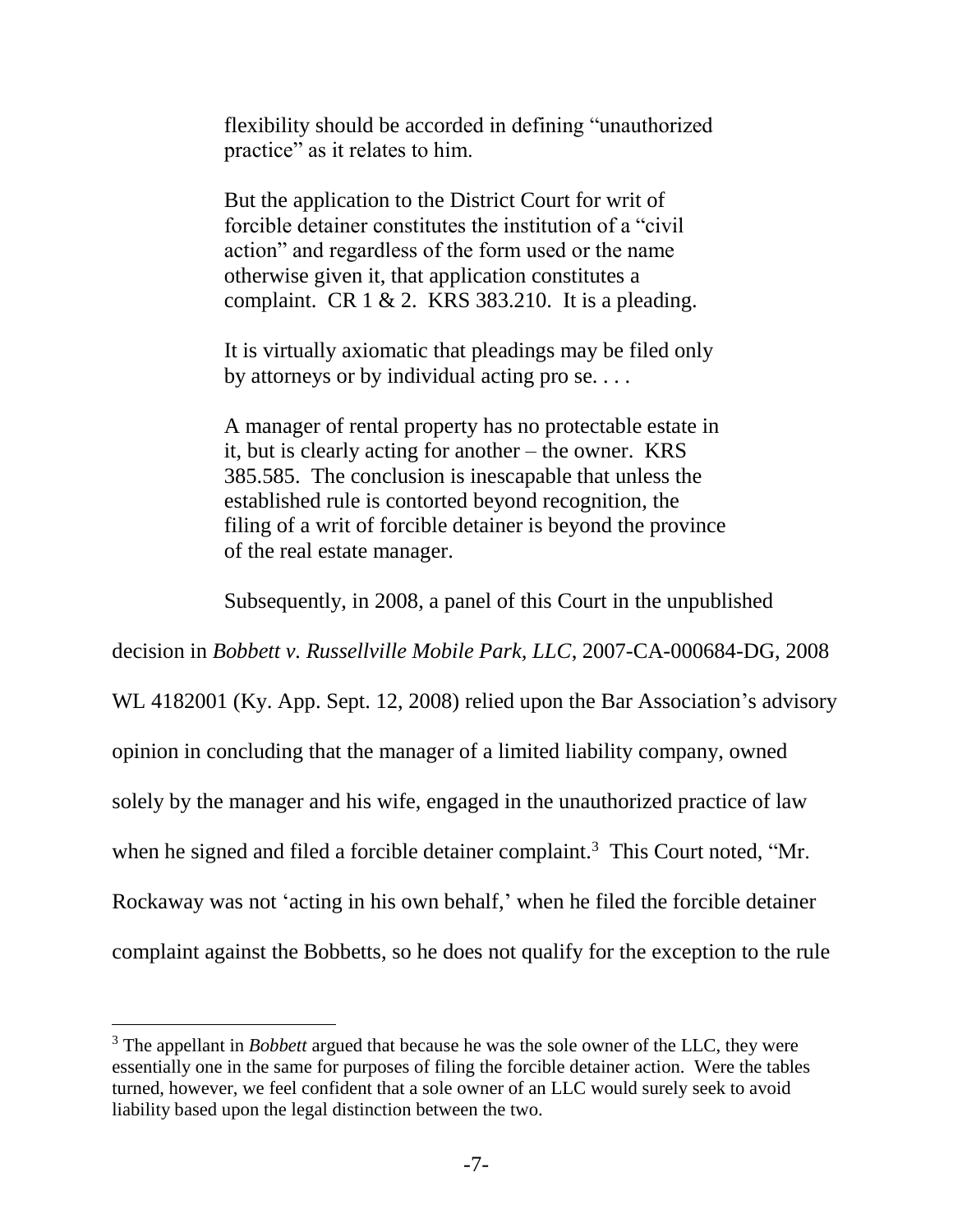that only members of the Bar may practice law." *Id*. at \*2 (quoting *Frazee*, 393 S.W.2d at 782).

The Housing Authority herein contends that KBA U-38 and *Bobbett* are inapplicable because Kinman is not merely a property manager. Rather, the execution of the Housing Authority's powers and duties, as set forth in KRS 80.180<sup>4</sup> , is delegated to Kinman as the Executive Director, vesting in her authority that far exceeds that enjoyed by a property manager. The Housing Authority further cites to its own bylaws<sup>5</sup> which provide that the Executive Director, who is

<sup>5</sup> Hornsby points out that the circuit court erroneously cited to the Housing Authority's bylaws because they were not introduced in the district court.

l  $4$  KRS 80.180 provides:

<sup>(1)</sup> The authority shall, itself, or through agreements with other public or private entities, operate, manage, and control housing, fix the rate of rentals, and establish bylaws, rules, and regulations for the use and operation of the projects not inconsistent with the provisions of this chapter. The legislative body of a city may prescribe by ordinance penalties for the violation of bylaws, rules, and regulations of a project located within the city.

<sup>(2)</sup> The authority, itself, or through agreements with other public or private entities, may operate, manage and control housing stock not within the meaning of KRS 80.010(1) either in their entirety or in conjunction with other persons, whether private or public, or whether through partnership agreements, joint venture agreements and development agreements, limited liability company agreements, and other agreements of that type with other persons, public or private, who may earn a profit from the activities of that venture. Although public housing projects shall not be constructed or operated for profit, or as a source of revenue, other activities undertaken by an authority in conformance with this chapter to maintain or enhance the adequacy of housing stock for low-income and moderate-income persons shall not be subject to the limitation on construction or operation for profit, so long as any profits or any other net revenues generated thereby are utilized, directly or indirectly, in the furtherance of the maintenance and enhancement of housing.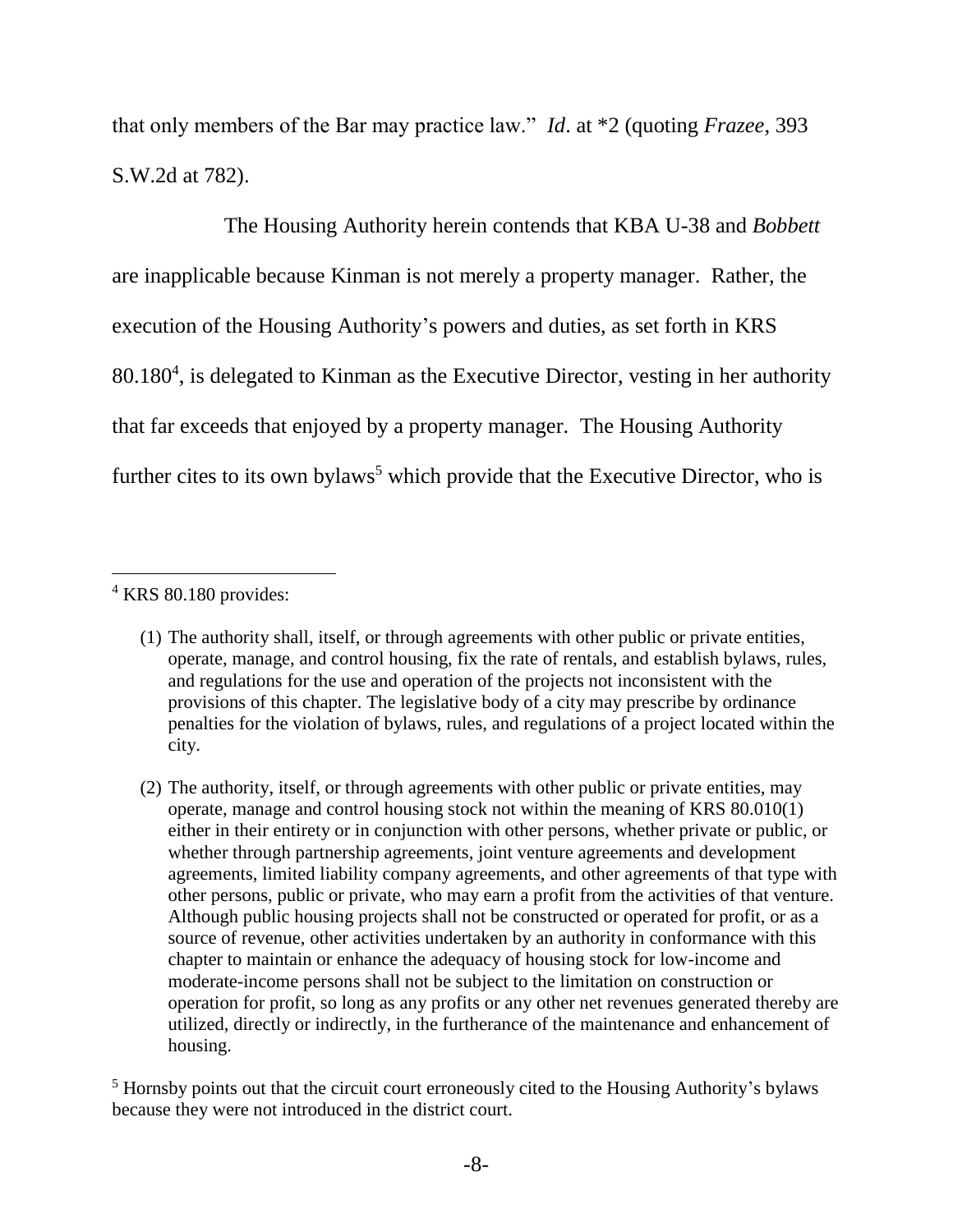also designated as the secretary-treasurer of the Housing Authority, has "general supervision over the administration of its business and affairs" and is authorized to perform functions not typically associated with a property manager. With respect to its own characterization, the Housing Authority argues that it is not an LLC or incorporated entity and, as such, is not bound by the rules that control either. Instead, the Housing Authority takes the position that pursuant to KRS Chapter 80, it is a distinct entity with its own set of rights, obligations, limitations and powers.

KRS Chapter 80 governs low-cost housing, including municipal

housing authorities. KRS 80.020(1) states in pertinent part,

Cities of all classes may acquire, establish, and operate, within their limits, housing, . . . for the purpose of providing adequate and sanitary living quarters for individuals or families, such housing to be for individuals or families with low or moderate income or for individuals or families having income in excess of low or moderate .... They may create city housing authorities, and they and the authorities created by them shall have all powers necessary and appropriate to engage in such housing and slum clearance projects, including, without limitation, all power specified in KRS 80.500 and the power in connection with the use of federal funds, with the approval of the federal funding agency, if applicable, to mortgage, encumber, pledge, assign, or otherwise grant or consent to a lien or security interest in, any real or personal property, or any interest therein, owned or held by the authority . . . .

KRS 80.030(1) further states that "[e]xcept as provided in subsection (2) of this

section, a city housing authority shall consist of the mayor, ex officio, or his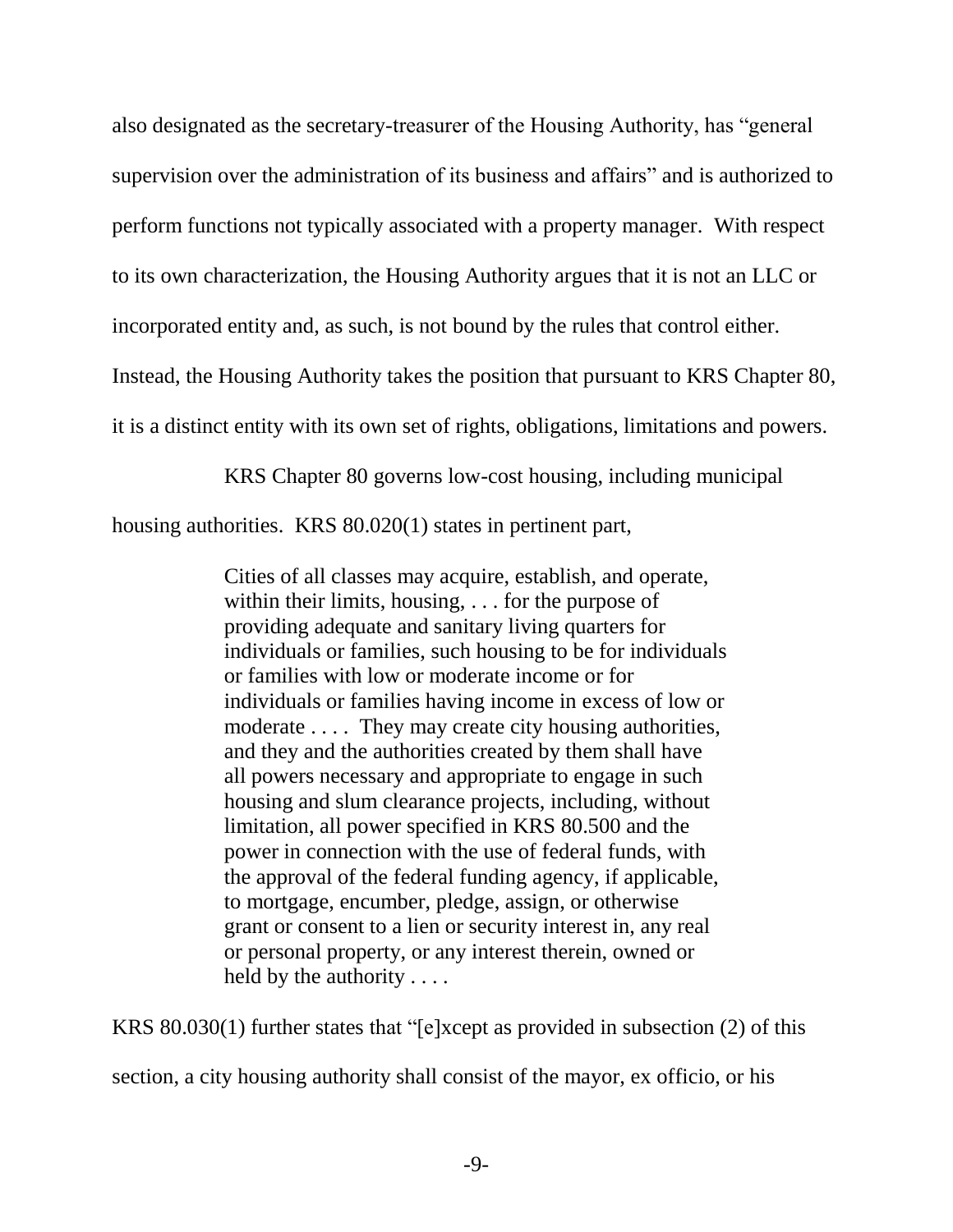designee, and four (4) persons appointed by him with the approval of the city

legislative body." Finally, KRS 80.050 sets forth that,

[t]he persons appointed as provided in KRS 80.030 and 80.040 shall constitute a body corporate in the name of Housing Authority of.........., with power to contract and be contracted with, to sue or be sued, and to adopt a seal and alter it at will. Each authority may establish bylaws, rules and regulations for its own government. Each authority shall elect a chairman and a vice chairman from its members and a secretary and treasurer who need not be a member of the authority. The duties of the offices of secretary and treasurer may be performed by the same person.

While it is clear that the Housing Authority as a "body corporate" has the power "to sue or be sued," we find nothing in the statutory language to support its contention that Kinman has such power in her capacity as Executive Director. There are a multitude of statutes that permit a legal entity "to sue and be sued." *See, e.g.*, KRS 96A.020 (transit authority); KRS 76.010 (sewer district); KRS 160.160 (board of education). Yet none of these statutes permit a member of that entity to file a complaint or pleading, or otherwise represent the entity in a legal proceeding. Indeed, we believe that to allow such would change the landscape of the practice of law as set forth in SCR 3.020 and eviscerate any prohibition against the unauthorized practice of law.

Kentucky courts have long held that a non-attorney officer of a corporation or limited liability company may not itself engage in the practice of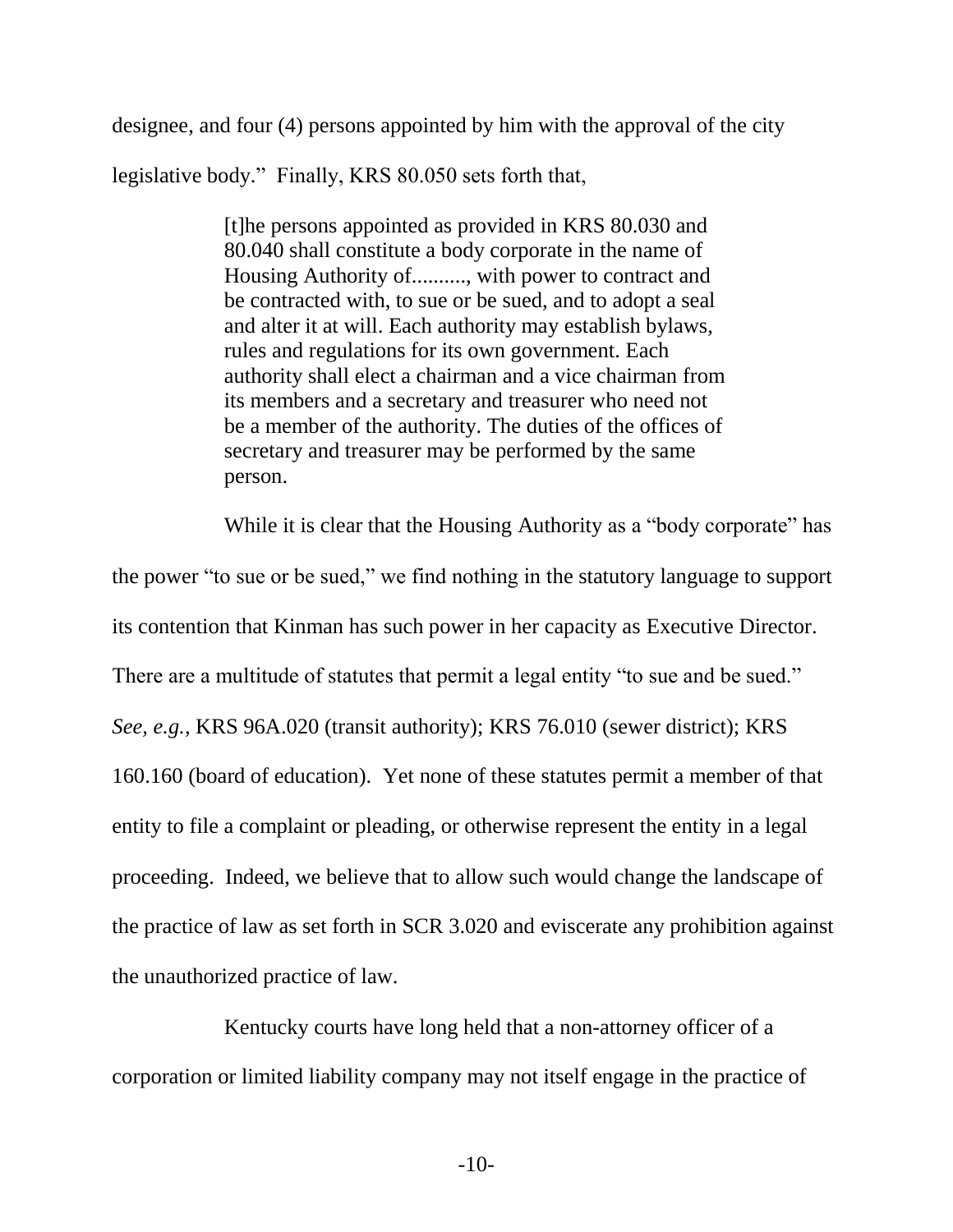law. *Kentucky Bar Association v. Tussey*, 476 S.W.2d 177, 180 (Ky. 1972) ("That a corporation may not draw legal instruments through a nonprofessional officer or employee is no more phenomenal than its inability to be so represented in court."); *Flynn v. Songer*, 399 S.W.2d 491, 494 (Ky. 1966) ("A corporation cannot practice law and must have a licensed attorney representing it in court matters.") (internal quotation marks and citation omitted); *see also Kentucky State Bar Ass'n v. First Federal Sav. and Loan Ass'n of Covington*, 342 S.W.2d 397 (Ky. 1960). We perceive no real distinction with respect to a housing authority. As noted by the Illinois appellate court, "Municipal corporations, like their business counterparts, are soulless and inanimate, and when an agent undertakes to practice law on behalf of such a principal, he must be licensed to do so." *Housing Authority of Cook Cty. v. Tonsul*, 450 N.E.2d 1248, 1251 (Ill. App. Ct. 1983). 6

Under our Constitution, the Kentucky Supreme Court has exclusive authority to define the practice of law, and to determine who may engage in such practice. KY. CONST. § 116. Any suggestion by the Housing Authority that KRS Chapter 80 somehow bestows upon Kinman, as the Executive Director, the authority to practice law without a license is untenable and without merit. Certainly, if we were to construe the statutory provisions in the manner in which

 $\overline{a}$ 

<sup>6</sup> In *Downtown Disposal Services, Inc. v. City of Chicago,* 979 N.E.2d 50 (Ill. 2012), the Court declined to follow *Tonsul's* holding that the filing rendered the proceedings null and void.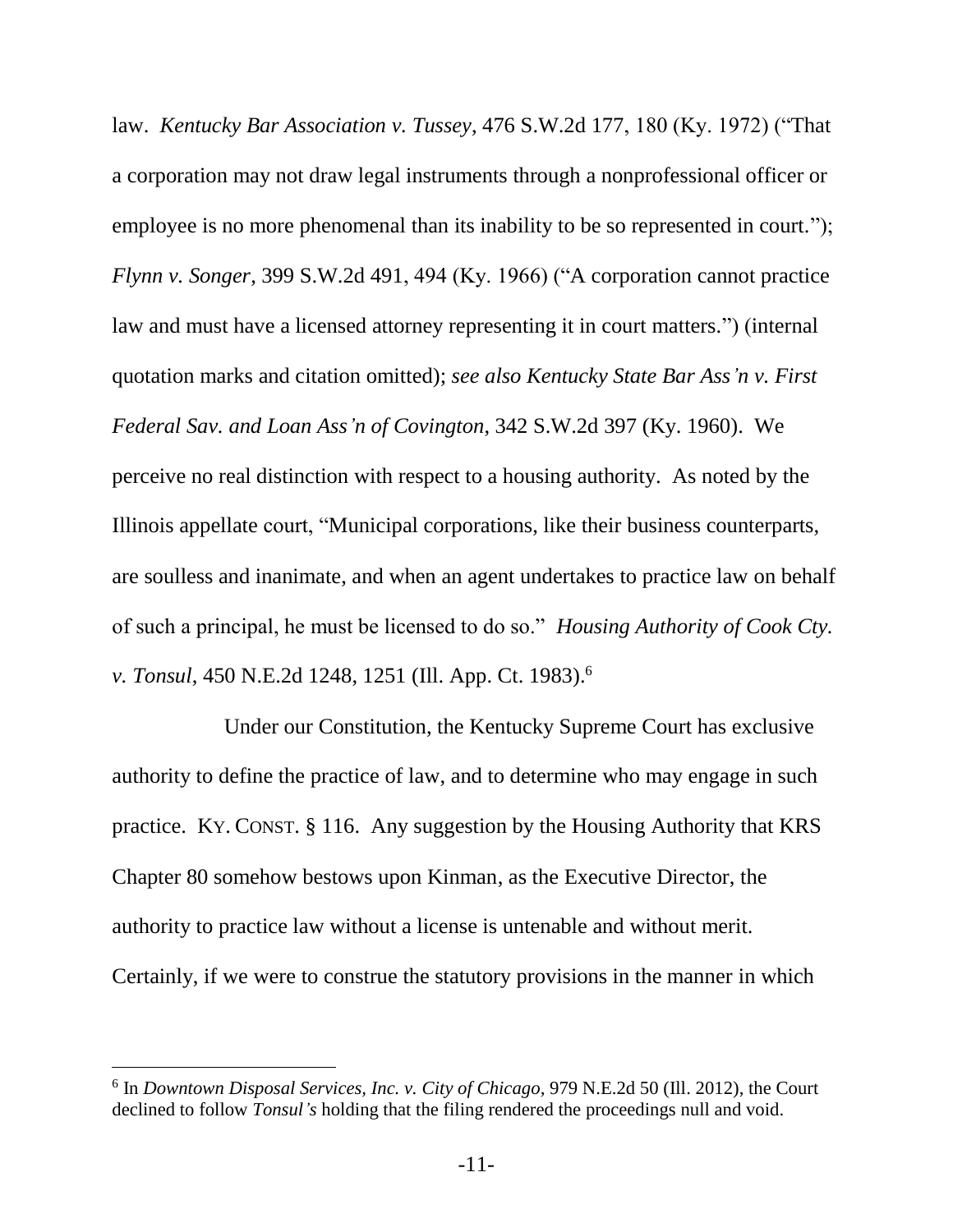the Housing Authority posits, they would necessarily be deemed unconstitutional. *Turner v. Kentucky Bar Association*, 980 S.W.2d 560, 563 (Ky. 1998)

("Undoubtedly, the separation of powers principles strictly prohibit the legislature from infringing upon the judiciary's exclusive power to make rules governing the practice of law, court procedures, and any exceptions thereto."); *see also Commonwealth v. Schumacher*, 566 S.W.2d 762, 764 (Ky. App. 1978) ("when the legislature . . . attempts to establish rules of appellate procedure, it is contrary to the dictates of the Constitution.")

It is well-known in Kentucky that some housing authorities authorize their executive directors to file and proceed with forcible detainer actions on behalf of the housing authority in the absence of a licensed attorney. Trial courts, however, are not at liberty to circumvent or evade the rules and statutory provisions by turning a blind eye to the requirements for the sake of expedience. There can be no question that Kinman, in filing the forcible detainer complaint and appearing at the hearing, was not acting on her own behalf, but rather in the interest of the Housing Authority. As such, we can reach no other conclusion than that she was engaging in the unauthorized practice of law. As the *Shinkle* Court observed, "we cannot sanction procedural improvisations such as the one employed here" regardless of whether it is a common and accepted practice. 496 S.W.3d at 423. Our rules dictate what is and is not the unauthorized practice of

-12-